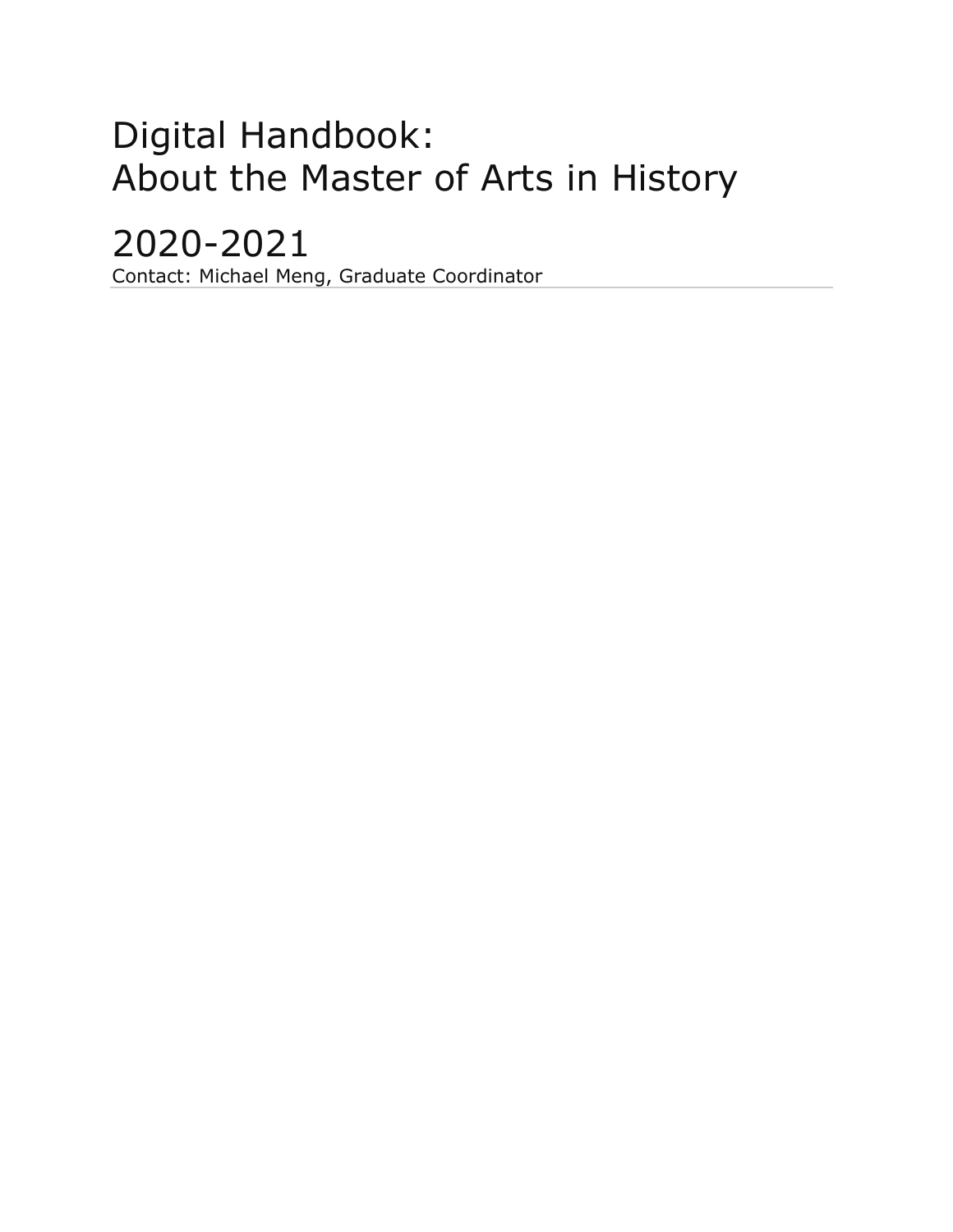## About the Master of Arts

The program offers courses in all areas of historical study, consistent with our faculty's specialties, but the program's strengths are in the history of the United States (particularly the American South) and in British history. The M.A. in history has two objectives that aim to prepare students for history-related careers in teaching, public or government service, law, historical editing, archival management, and business: 1) to increase the student's knowledge of the areas of history in which he/she wishes to specialize; and 2) to provide the student with skills for performing historical research, analyzing the sources and information gathered, and writing results in an acceptable scholarly essay or thesis.

The student entering the graduate program must be advised on his/her coursework by the graduate program coordinator. New students should contact the graduate coordinator by phone or email to discuss this soon after they have been admitted. Consultation with the graduate coordinator should continue for the duration of the program.

Registration for courses must be done according to regulations and procedures set by the office of the Registrar. For information, see the Registrar's website.

### Degree Requirements

The M.A. in history requires 30 credits in courses numbered 6000 or above that must be divided as follows:

- 1. Three credits in Historiography (HIST 8810).
- 2. Three credits in the Research Workshop (HIST 8900).
- 3. A minimum of twelve additional credits in courses numbered between 8000 and 8940 (excluding 8900 and 8910).
- 4. A minimum of six elective credits in graduate courses selected with the approval of the coordinator of the graduate program.
- 5. A minimum of six credits in graduate thesis research (HIST 8910).

Additionally, the student must write a thesis acceptable to the department and must demonstrate reading knowledge of a foreign language (see VII below). A final examination, which may be written or oral or a combination of the two forms, is required of all candidates.

Full-time graduate students must carry 12 hours each semester. Those holding assistantships must carry 9 hours each semester. The student must maintain a cumulative "B" average in all graduate-level courses (6000 level or above). Students who fail to meet these requirements become ineligible for graduation and are placed on academic probation by the Graduate School. The probationary status remains in effect until 9 additional semester hours of graduate credit have been attempted and the "B" average restored. A student's receiving a grade of incomplete ("I") in any course is discouraged, especially for someone holding a graduate assistantship (see section "X" below). With the approval of the graduate program coordinator, a student may take graduate-level courses outside the history curriculum, but normally not more than two such courses.

### Courses

#### **Courses Numbered 8000 and Above**

These courses include seminars that are designed to provide training in historical research and writing. Some may be repeated for credit with the approval of the graduate program coordinator. Other courses at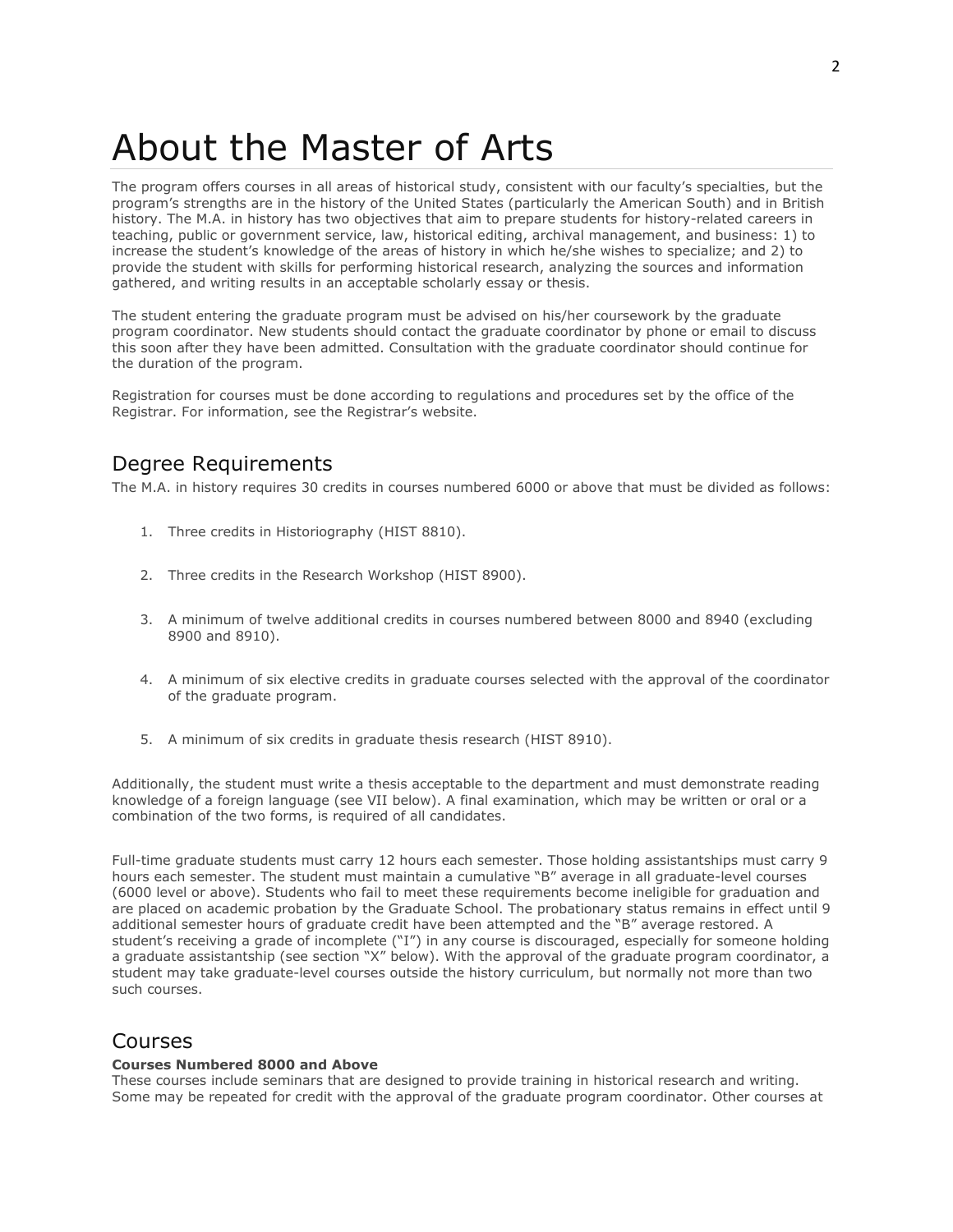the 8000-level include archival management and historical editing. HIST 8850 ("Independent Study") allows a student to undertake critical study of a historical topic, selected according to the needs of the student and with the approval of the graduate program coordinator. HIST 8850 cannot be repeated more than twice for credit towards graduation. It counts as a 6000-level course and cannot substitute for 8000 level courses.

#### **Courses Numbered 6000 to 7990**

Courses numbered 6000–699 are courses in U.S., African, Latin American, ancient, British, early and modern European, diplomatic, social, comparative, and legal history. The 6000-level courses also include studies in the history of ideas and of science and technology. The enrollment of each 6000-level course will not exceed five students. Courses numbered 7000-7990 are designed for candidates for the Master of Education degree.

### Assistantships

Applicants for graduate assistantships must demonstrate superior ability on the GRE and in their work for the B.A. degree. Decisions on the awarding of assistantships are made by the department's Graduate Committee. The committee normally makes the awards by March 15 of each year for the subsequent fall semester. During the award cycle, all applicants to the program are assessed for their potential as assistants, as are all students without funding who are currently enrolled in the program.

The graduate coordinator will hold an orientation session for new teaching assistants during the week preceding the first day of fall-semester classes.

Appointments to assistantships are normally made for one year, with renewal based on satisfactory performance. Nevertheless, each assistant's academic performance and work as an assistant shall be reviewed at the end of every semester by the graduate program coordinator. In cases of demonstrated incompetence and/or malfeasance, as judged by the Graduate Committee, the department may discontinue an assistantship after a single semester. Assistantships may also be granted under particular conditions, such as for a single semester due to budgetary limitations. All reappointments are contingent on satisfactory performance as a student and graduate assistant, but other considerations, notably the situation of the budget for graduate assistants and the quality of applicants for first-time appointment, may influence department decisions.

Satisfactory performance as an assistant means appropriately professional performance of the assigned duties noted below. The department strongly discourages assistants from accepting major employment outside the department.

At all times assistants should remember that they are representatives of the department to undergraduate students and others in the university community and therefore should act and present themselves accordingly. Assistants are also expected to participate in the department-sponsored programs and lectures, including the department seminars.

Satisfactory performance as a graduate assistant means maintenance of timely progress toward receiving the degree. This includes continuing registration in accordance with the regulations for seminar, course, and thesis work as noted above in this Handbook. Assistants must enroll for a minimum of 9 credit hours each semester.

Assistants who receive a grade of lower than "B" in any graduate course, or assistants who have been placed by the Graduate School on academic probation, will have their assistantships terminated. The assistant, before taking a grade of incomplete ("I"), must discuss the matter with and receive the permission of the graduate program coordinator. Receiving an "I" is discouraged; the carrying of two simultaneous grades of "I" will normally be construed as unsatisfactory progress toward the degree and may be cause for termination of the assistantship.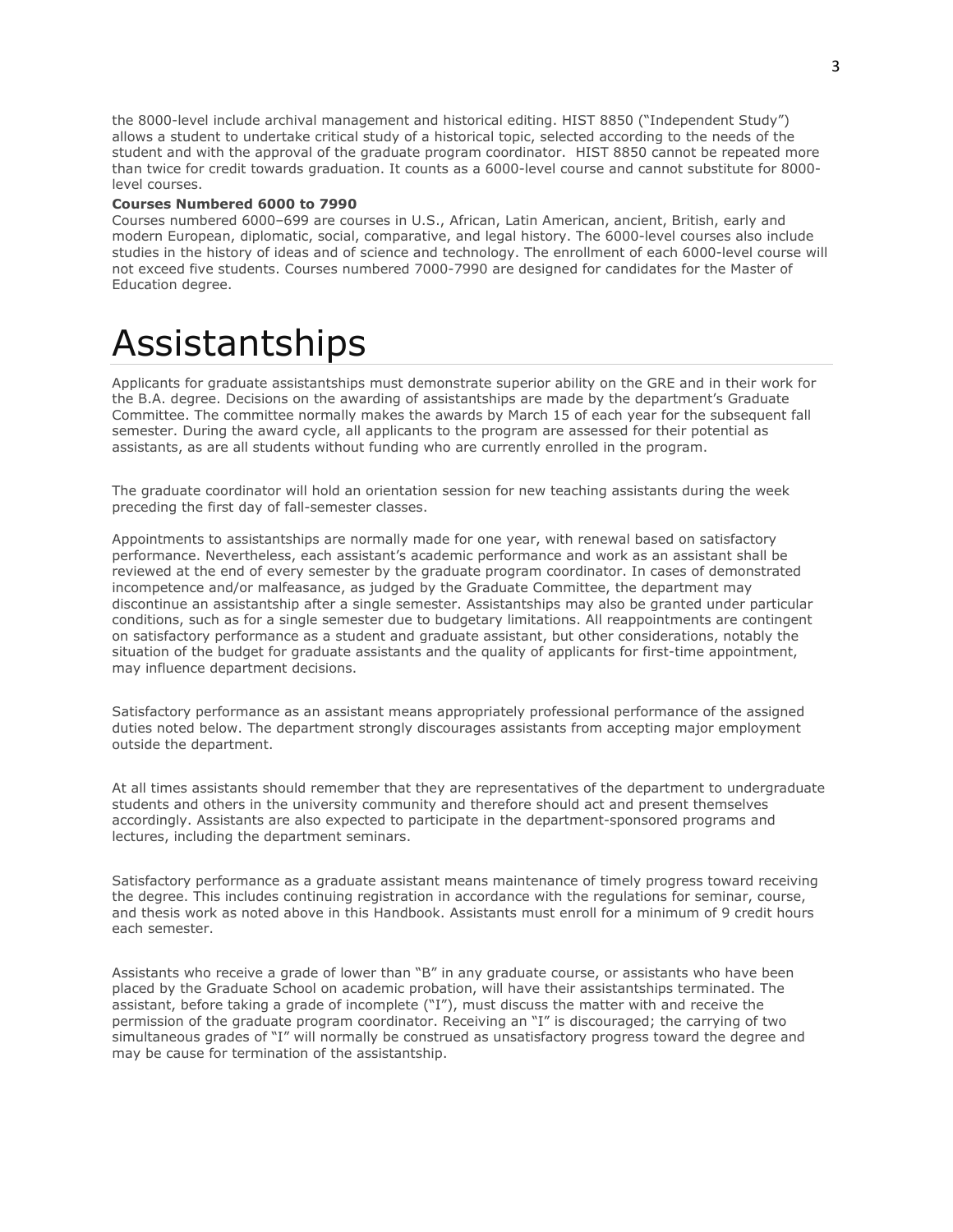#### **Duties of Graduate Assistants**

Graduate assistants work 20 hours per week in the department. They mainly grade papers and otherwise assist professors in freshman-level courses; a few of their hours are also given to research and other similar duties for department faculty. The graduate program coordinator assigns the graduate assistants to the supervising professor whereupon the latter is in charge of assigning particular duties within the guidelines noted below. Except in cases where these guidelines have been violated demonstrably, the Graduate Committee will not ordinarily hear grievances which individual assistants may have against the judgment or policies of supervising professors.

The Graduate Committee and department chair have approved the following guidelines for graduate assistants serving solely as graders and for the professors for whom they grade:

- 1. The assistant shall attend each class for which he or she is grading, taking careful note of the material presented by the professor. (If the assistant is grading for two sections of the same course taught by the same professor, the assistant need attend lecture only once.)
- 2. The assistant shall also keep roll for such classes, if the professor requests it.
- 3. Before each examination or quiz to be graded, the professor shall meet with the assistant, briefing him/her on how to grade each question.
- 4. The professor shall spot check exams or quizzes graded by the assistant and, before returning the exams or quizzes to the student, make necessary corrections.
- 5. The assistant shall keep at least two office hours per week, the times of which are posted on the assistant's office door, for consultation with students.
- 6. The professor, and not the assistant, shall assign the final course grade.
- 7. The professor, during the last week of regular classes in the semester, shall prepare the department graduate program coordinator a one or two page written evaluation of the assistant's performance as a grader.
- 8. Although it is not required, the assistant may prepare at the semester's end for the department chair a written evaluation of the professor for whom the assistant graded (a copy must also go to the professor evaluated).
- 9. Additionally, assistants who serve as graders for a large freshman-level section of Western Civilization or American History, shall work two hours per week in the department as general assistants, with such responsibilities as proctoring exams, showing films, and grading objective tests; assistants who serve as graders for the smaller survey sections shall work five hours per week as research assistants. One assistant among the latter will be assigned to help with HIST 1980 and will receive credit for four hours work per week towards his/her research duties.
- 10. Additionally, assistants shall work two hours per week in the department with such responsibilities as proctoring exams and showing films. One assistant among the latter will be assigned to help with HIST 1980 when it is offered and be relieved of any additional duties.

#### **Other Types of Assistantships**

Occasionally the department is able to award assistantships paid for by agencies outside the department or university. Normally, such assistantships require research work done for the agencies or organizations providing the stipend.

## Admission to the M.A. Program in **History**

Students are admitted to the graduate program by the dean of the graduate school upon the recommendation of the department's graduate program coordinator or department chair. All persons applying to the M.A. program in history must submit the following to the Graduate School.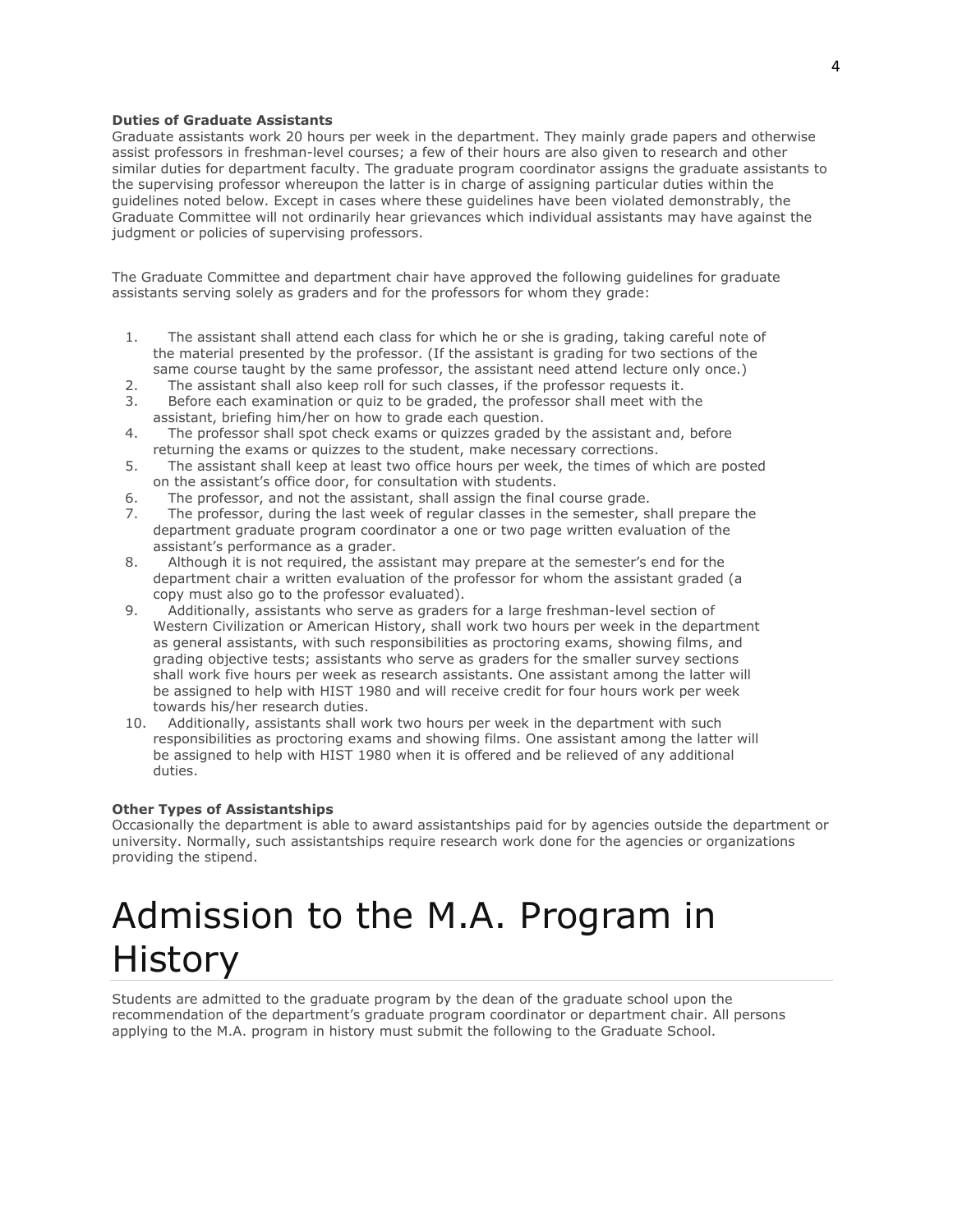Final transcript(s) for the B.A. sent by the applicant's undergraduate school(s), showing a minimum Grade Point Ratio (GPR) of 3.0 in history courses; and 2.5 in all courses during the last two undergraduate years.

- 1. Three letters of reference, preferably from undergraduate professors.
- 2. A sample term paper.
- 3. A personal statement addressing the applicant's background in history, intended areas of specialization, and reasons for applying.
- 4. A completed Graduate School application form.

Additionally, if the applicant has 1) a GPR of less than 3.0 in the history major for the B.A. degree and/or 2) a B.A. degree, including the major and minor, in subject(s) other than history, he or she shall take a minimum of four upper-level undergraduate history courses at Clemson or at another accredited university or college and receive a grade of "B" or higher in each course before admission to the program. The only exception to this course requirement shall be persons who demonstrate that, as a part of their B.A. degree, they completed a minimum of four upper-level undergraduate history courses with a grade of "B" or higher. All exceptions to 1 and 2 require the consent of the department's Graduate Committee.

### Application Deadline

The Department offers only Fall admission. Applications must be completed and submitted no later than January 20. Please note that consideration for assistantships begins in January and continues until all available slots are filled.

**For more admissions information, please visit the graduate school's web site: [http://www.grad.clemson.edu](http://www.grad.clemson.edu/)**

## The Thesis

### Thesis Advisory Committee

As part of the required research Workshop (HIST 8900), the student will select a thesis advisory committee, comprised of three faculty, a majority of whom must be from the department, and approved by the graduate program coordinator. For advice on assembling a committee, see the graduate coordinator. The thesis advisory committee will approve the student's graduate degree curriculum, supervise the thesis, administer the final examination, and initiate the recommendation for awarding of the degree. One member of the committee is designated as the chair or major advisor and normally directs the student's thesis, with the input of the rest of the committee.

The committee may also include a fourth reader of the thesis from outside Clemson University. Such a person would not be a member of the thesis advisory committee but only read the thesis and act in an advisory role to the student and major advisor directing the study. If the fourth reader wished to do so, he/she could sign the completed thesis along with the committee on a line marked "Reader."

When the thesis advisory committee has been chosen by the student, he/she must complete a graduate degree curriculum (Form GS 2) signed by each committee member. The curriculum is then submitted to the department chair and the college dean for approval and is forwarded to the Graduate School for approval. If a student wishes to change his/her thesis committee before the GS 2 is submitted, it is only a matter of asking a different member of the faculty; afterward a new GS 2 must be filed.

### The Thesis

Once the student has selected a thesis topic in his/her field of interest, the student should submit a brief prospectus for approval by the thesis committee and the graduate program coordinator. The prospectus should be typed and double spaced, and should outline the goals of the thesis and list the principal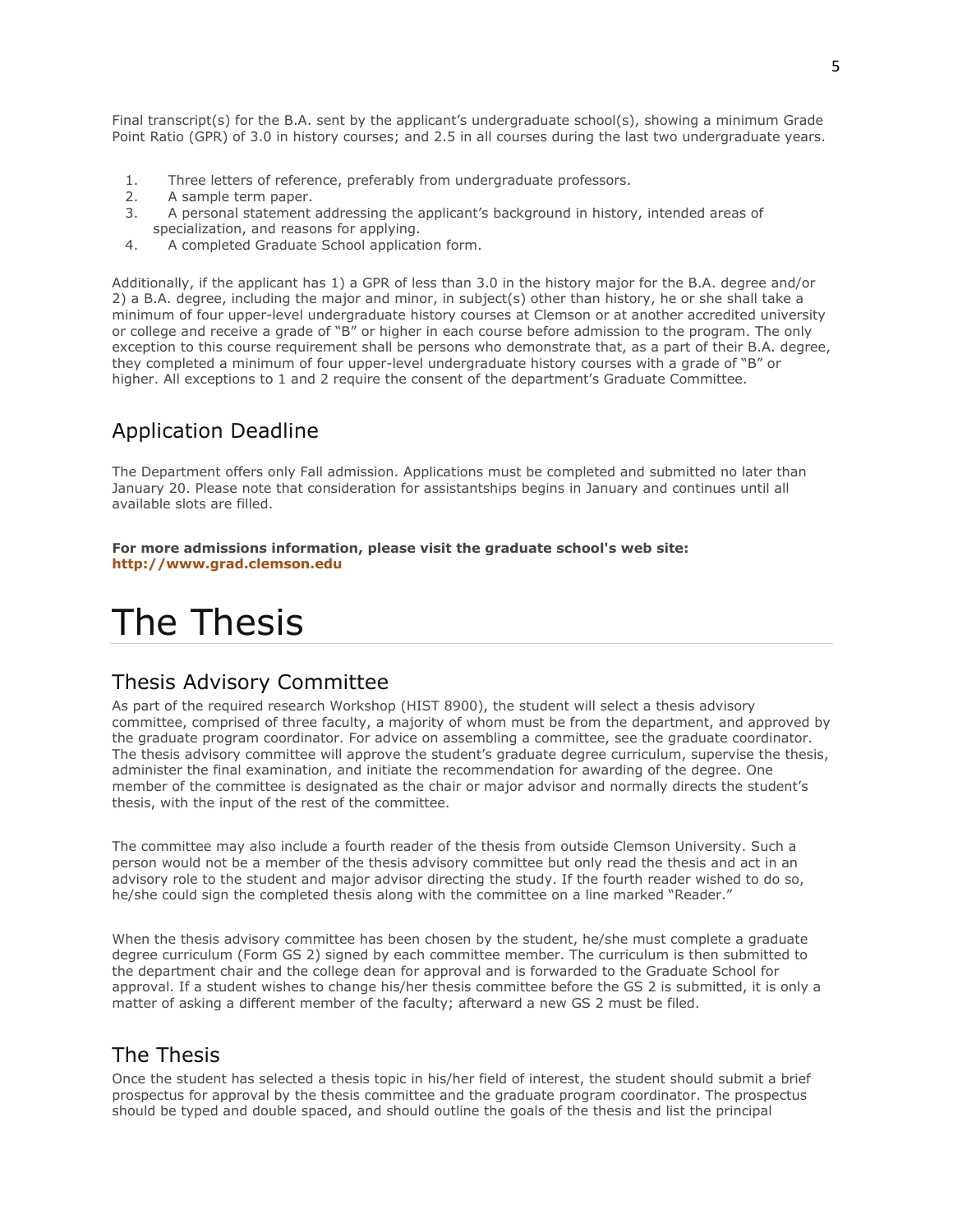sources, both original and secondary, to be used for the research. Failure to submit a prospectus and have it approved by the end of the first year of graduate study could result in delay of completion and graduation. The final grade in the initial semester of enrollment in 8910 will be withheld and the GS 2 form will not be signed for any student who does not have a committee and a completed and signed thesis prospectus by the end of the first year, or its equivalent, in the program.

The thesis has no fixed length, although normally topics should be subject to adequate treatment in an essay of 90 to 125 pages. Students must prepare the manuscript in a style acceptable to the department and Graduate School; information on the preparation of theses at Clemson University may be found online at the Graduate School website.

Although one member of the committee plays the role of major advisor, the thesis is a committee-run process. All members will have input in the final draft. To that end, the student will provide each member of his/her committee with a copy of the thesis for initial review well in advance of and not less than four weeks prior to the final examination and defense of the thesis. Committee members should normally complete the initial review in three weeks or less. Failure of a committee member to complete the initial review within six weeks may result in his/her replacement. A second review after revisions should be completed in one week, with provisions being available for additional time. Failure to provide all committee members with a complete and revised draft by November 1 (for fall semester) or April 1 (for spring), at the latest, will mean that the department will not schedule the final examination for the current semester. Special attention must be given by the student to the possibility that one or more of the committee members will not be available during the summer months (May 15-August 15) for the final examination or even for review of the thesis draft. In order to graduate in August and schedule the final examination for the summer months, the student must have submitted a complete draft to all committee members no later than the end of the preceding spring semester.

## Graduate Committee and Director of the Graduate Program

The Graduate Committee consists of three faculty members. The coordinator of the graduate program is appointed by the department chair and serves as a member of the committee. Two other members of the committee are elected by the department faculty.

The Graduate Committee generally oversees the graduate program. Specifically, it proposes, reviews, and recommends changes in the graduate program, including curriculum, academic standards, admissions, and degree requirements; chooses candidates for graduate assistantships and recommends them to the department chair; and, in conjunction with the department chair, determines graduate course offerings each year. It also makes a yearly review of admissions standards and procedures.

### Foreign Language Requirement

A reading knowledge of one foreign language is required for the M.A. in history. The required reading knowledge is equivalent to that provided by two years of study of the language at the college level. The foreign language requirement may be satisfied by passing a translation test administered by the Department of Languages or by passing a test similar to that given as the final examination of a language course designed for graduate students (currently numbered 1510).

Also on the recommendation of the chair of the Department of Languages, a student may satisfy the requirement by having completed at least four semesters (or the equivalent level of coursework) in an approved foreign language with an average grade of "B" or better. These credit hours must be or have been earned from an accredited undergraduate institution and must have been completed in total within six years prior to the student's finishing the graduate degree. The chair of the Department of Languages may recommend a waiver of the minimum grade and six-year limitation for any student who can substantiate extensive additional training in a foreign language.